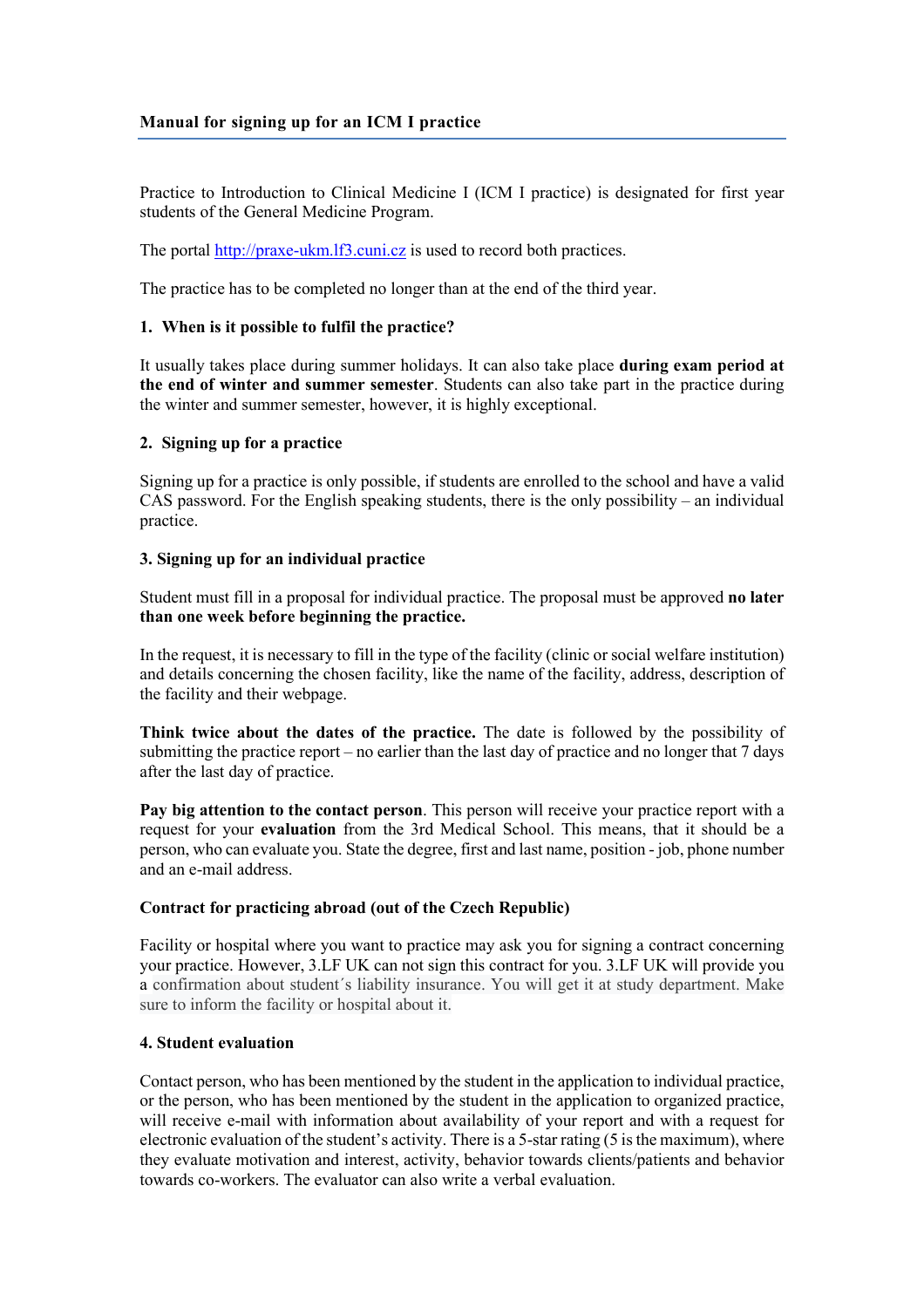**In their own interest, students alert the contact person/evaluator, that they will receive email and offer them cooperation in the evaluation. If the online evaluation is done and is positive, the credit can be written down to SIS.**

**"Paper" evaluation is not accepted anymore – starting from academic year 2019/2020.** 

# **FAQ – Frequently asked questions and answers**

# **In which facilities am I NOT allowed to fulfill the ICM I practice?**

*You are not allowed to fulfill the practice in facilities focused on rehabilitation, psychiatry and in facilities, which take care of children up to 3 years old (Infant care centers). The reason is the different focus of the practice syllabus. If you still apply for individual practice in these facilities, your application will be rejected.*

## **Is there any other reason to have our application for individual practice rejected?**

*Yes. Your application will be rejected if you submit it late. That means during fulfilling the practice or after finishing your practice.*

### **When should I send the application for individual practice?**

*Submit the application in advance, no later than one week before the planned start of the practice. Please be aware, that your application might be returned to you to add some details, for instance changing the contact person.*

### **Do I need to have a signed contract when beginning the individual practice?**

*For practicing outside of the Czech Republic, you will get a confirmation about student´s liability insurance*, *that you will use for your own negotiation with a chosen facility.*

# **I have my study interrupted (a gap year), so I have enough time. Can I practice during the time of my interruption (in a gap year)?**

*No, you can't. You can practice only as a student of the 3rd Medical School.*

### **I have an individual study plan. Can I practice?**

*Yes, if you have the subject of ICM I practice included in your study plan.*

### **Can I perform all my tasks in one week?**

*No, you can't. Head workers of the department won't let you in your own interest. You have two weeks to learn about the services of a given healthcare facility and to learn required skills.*